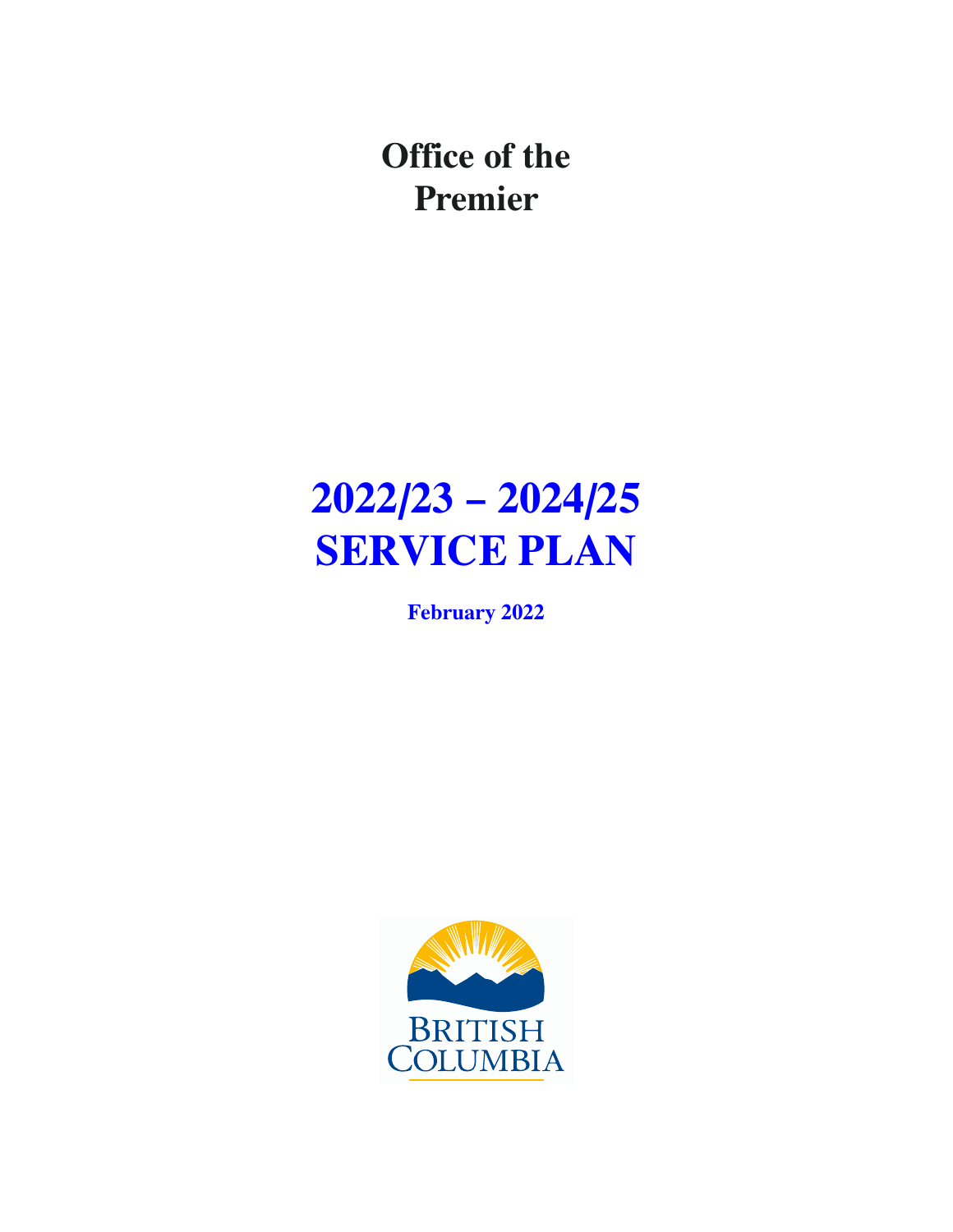# <span id="page-1-0"></span>**Minister's Accountability Statement**



The *Office of the Premier 2022/23 – 2024/25 Service Plan* was prepared under my direction in accordance with the *Budget Transparency and Accountability Act*. I am accountable for the basis on which the plan has been prepared.

Honourable John Horgan

Premier February 10, 2022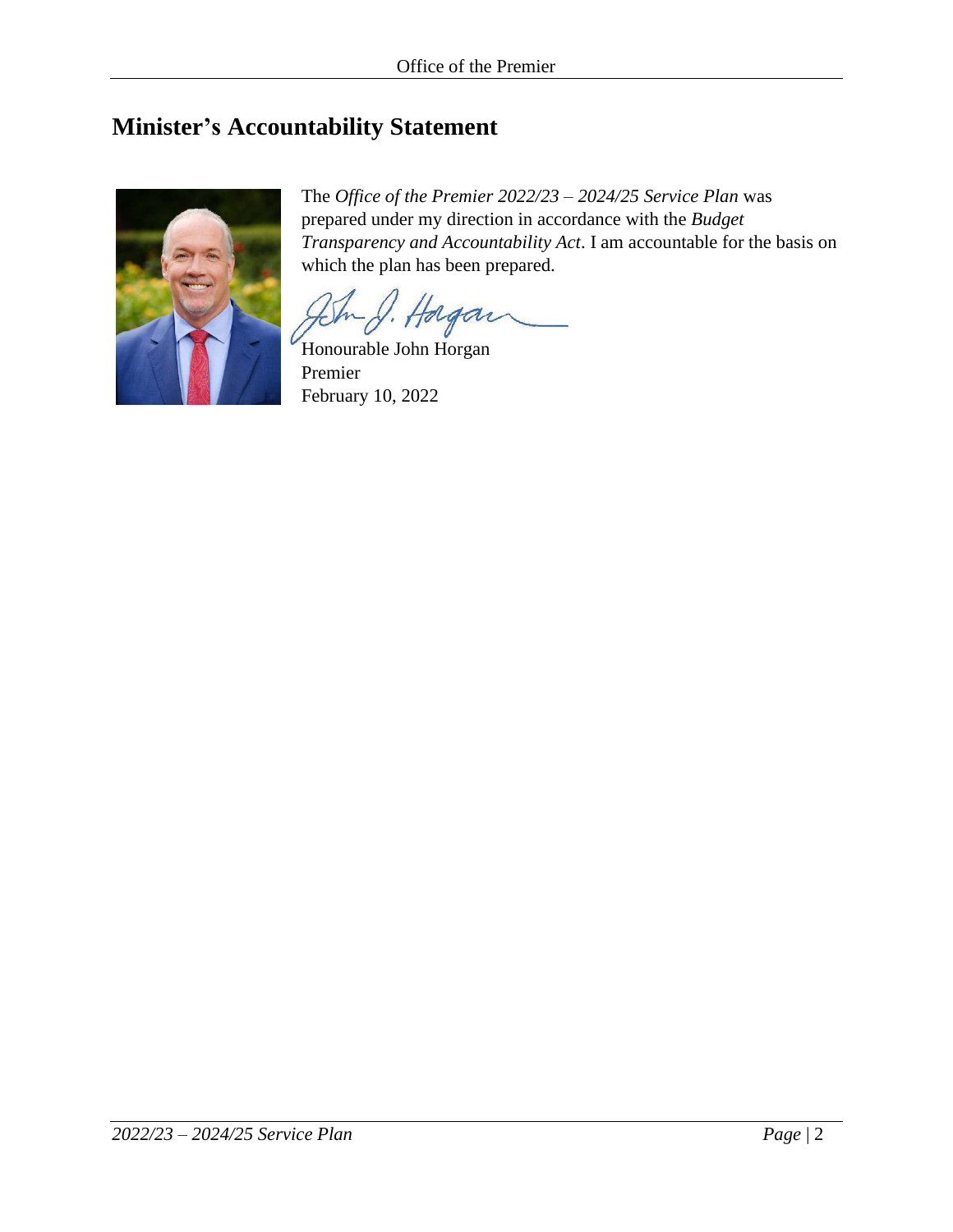# **Table of Contents**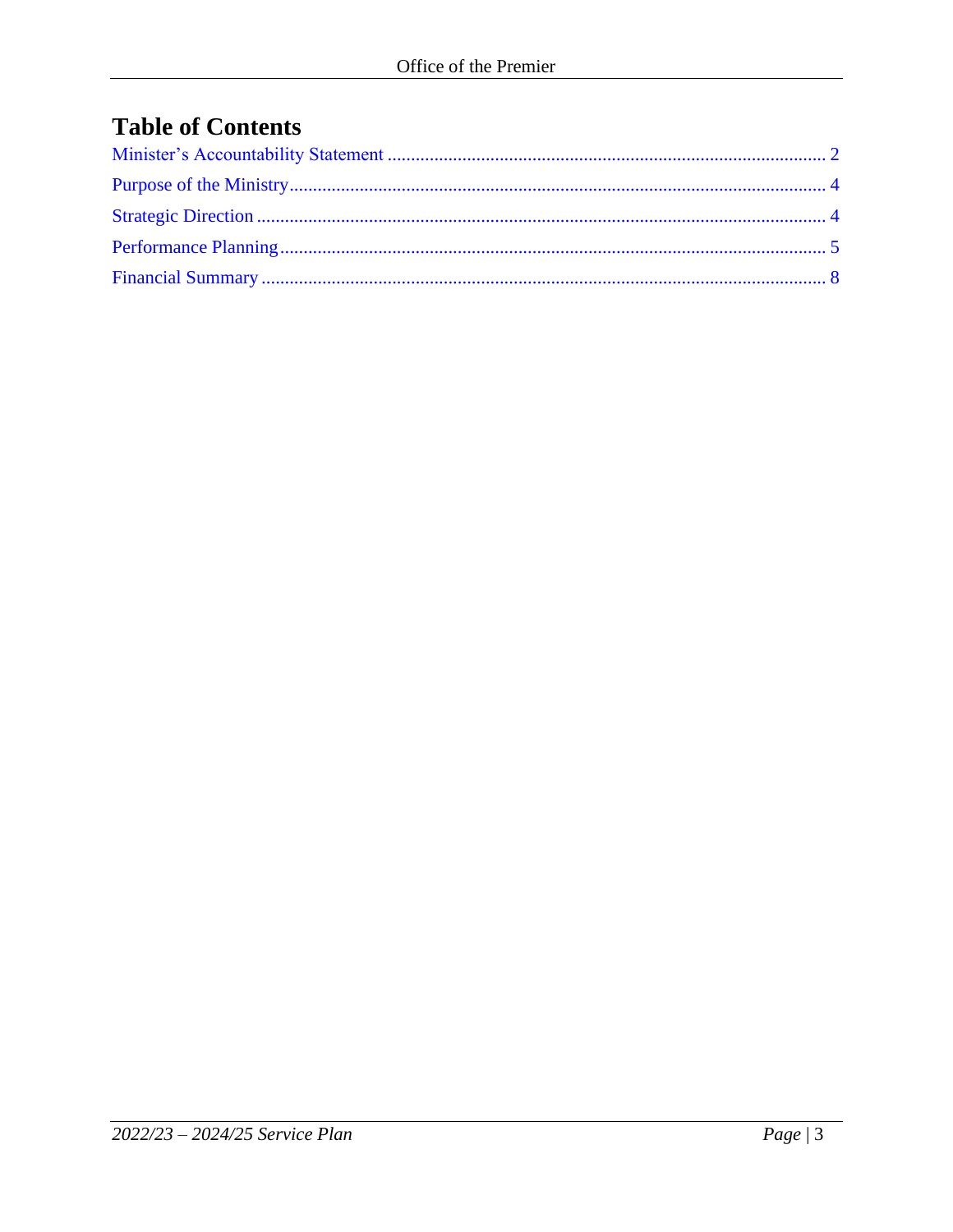# <span id="page-3-0"></span>**Purpose of the Ministry**

The Premier serves as the President of the Executive Council (Cabinet) of the Government of British Columbia. The Office of the Premier assists the Premier in overseeing and leading government. In addition, it supports the Cabinet decision-making process. As a central agency, the Office facilitates effective policy coordination across the public service and ensures a strategic and corporate level approach is undertaken on the development and implementation of key priorities. The Premier is advised by the Deputy Minister to the Premier, Cabinet Secretary and Head of the Public Service on matters of public policy, and management and operational issues. The Office if the Premier:

- Articulates government's goals, commitments, and priorities through ministry mandate letters, and works with ministries and Crown agencies to ensure communication of those goals, commitments, and priorities and to track and monitor their implementation.
- Leads the public service and, with the Deputy Ministers' Council, commits to be a top employer that maintains and enhances public trust, builds capacity, increases our competitiveness, and manages for results.
- Provides support for the operations and decision-making processes of Cabinet and its committees; and
- Works directly with the federal, provincial and territorial governments, with governments in other countries and with all ministries and Crown agencies to ensure that relations with the federal, provincial, territorial and international governments advance British Columbia's interests.

# <span id="page-3-1"></span>**Strategic Direction**

In 2022/2023, the Government of British Columbia will continue its whole-of-government response to the COVID-19 pandemic with a focus on protecting the health, social and economic well-being of British Columbians. Building on our economic, environmental, and social strengths while looking to seize opportunities to improve outcomes for all British Columbians will be an important aspect of each ministry's work as we respond to COVID-19 and recover from devastating floods and wildfires. The policies, programs and projects developed over the course of this service plan period will align with the five foundational principles established by Government in 2020: putting people first; working toward lasting and meaningful reconciliation; supporting equity and anti-racism; ensuring a better future through fighting climate change and meeting our greenhouse gas reduction targets; and supporting a strong, sustainable economy that works for everyone.

This 2022/2023 service plan outlines how the Office of the Premier will continue to track progress on key mandate letter commitments and other emerging government priorities.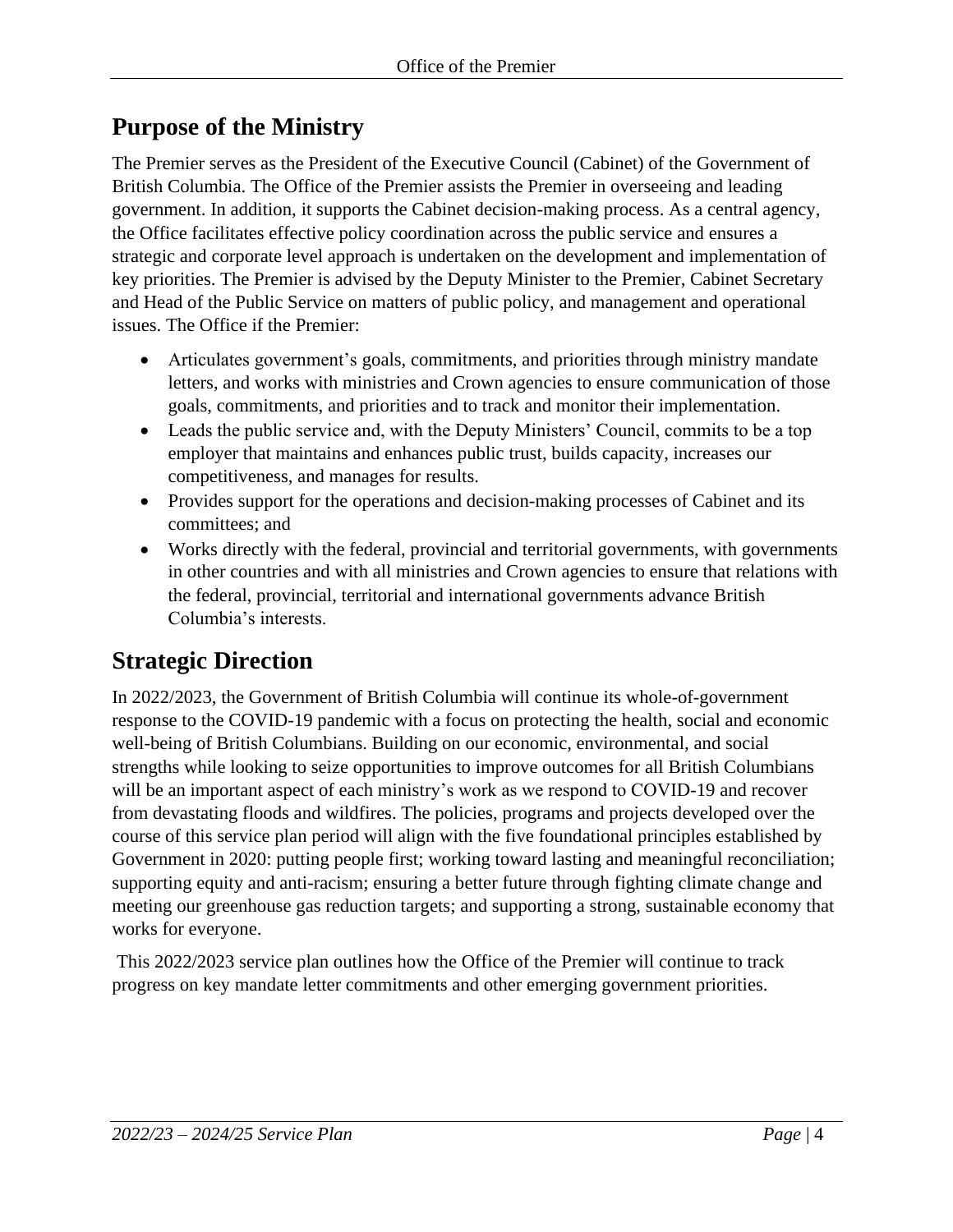# <span id="page-4-0"></span>**Performance Planning**

# **Goal 1: Establish government goals, commitments, and strategic priorities**

## **Objective 1.1: Establish government goals, commitments, and strategic priorities**

Provide a government -wide focus on fighting the COVID-19 pandemic, responding to severe wildfire and weather events, advancing reconciliation with Indigenous peoples, providing better health care, delivering affordability and security, and investing in good jobs and livelihoods including a clean energy future.

## **Key Strategies**

- Set out the key goals, commitments, and strategic priorities of government.
- Assign responsibility for the delivery of these goals, commitments and priorities to ministries, central agencies and crown corporations through mandate letters provided to Cabinet Ministers and/or government organizations.
- Lead the Deputy Ministers Council
- Supported by the Planning and Priorities Secretariat, determine the priority sequence for the implementation of government goals, commitments, and priorities, aligned with government's fiscal and delivery capacity.

| <b>Performance Measure(s)</b>                                                                     | 2021/22         | 2022/23       | 2023/24       | 2024/25       |
|---------------------------------------------------------------------------------------------------|-----------------|---------------|---------------|---------------|
|                                                                                                   | <b>Forecast</b> | <b>Target</b> | <b>Target</b> | <b>Target</b> |
| 1.1 Number of members of Deputy<br>Ministers Council that are meeting<br>performance expectations | 32              | 32            | 32            | 32            |

• Monitor progress on implementing government's goals and priorities

Data source: Deputy Minister's Office

## **Linking Performance Measure to Objective**

Within government's accountability framework, there are strategies in place to align the work of all staff with government's goals, commitments, and strategic priorities. The Office of the Premier is responsible for the performance expectations of Deputy Ministers. This performance measure is an indicator of whether the work of government is in alignment with the established goals, commitments, and strategic priorities.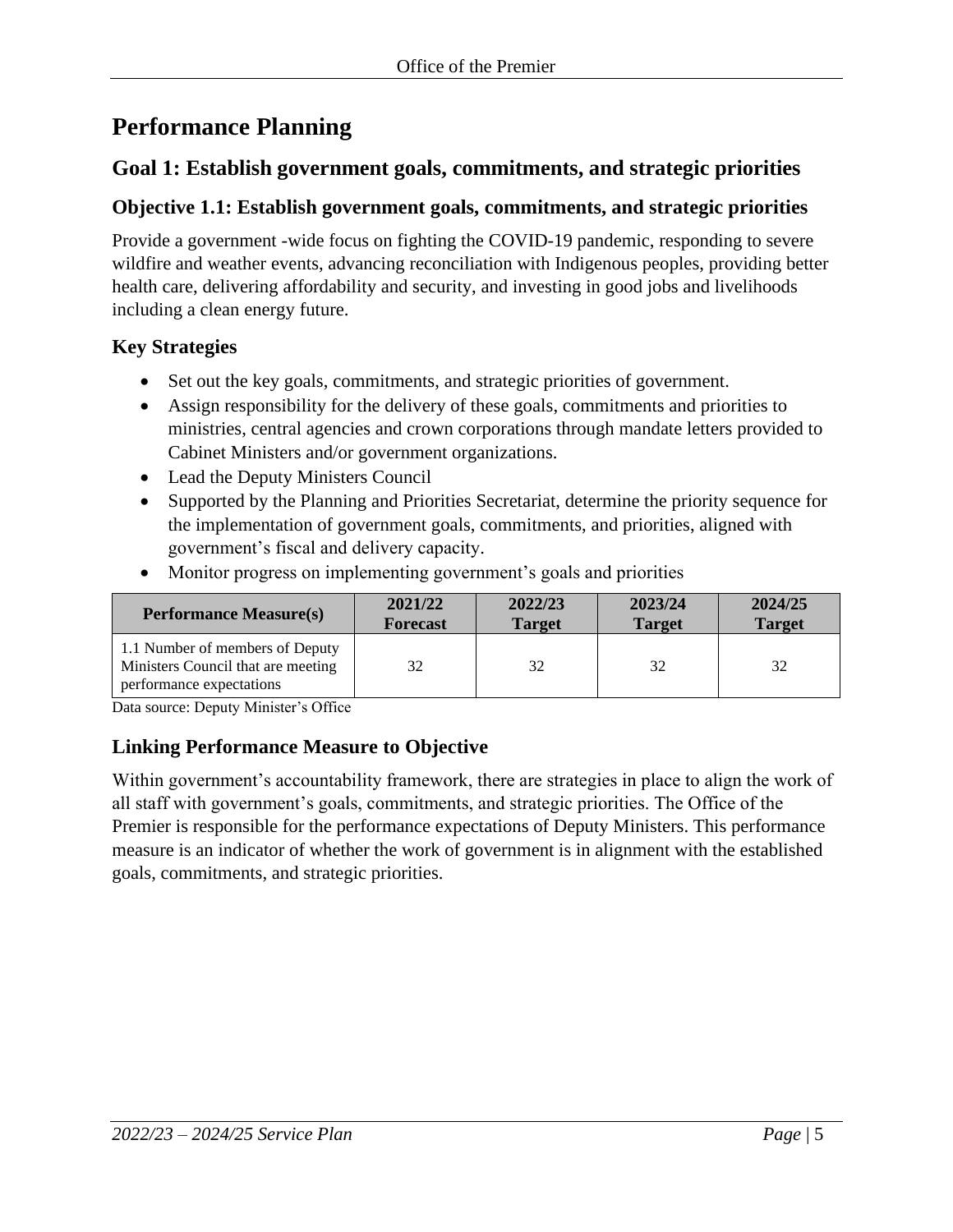# **Goal 2: Provide guidance and direction for the Government of British Columbia**

## **Objective 2.1: Lead the Executive Council**

Cabinet Operations supports the Deputy Minister to the Premier in setting out the framework for Cabinet and Cabinet Committee decision-making.

## **Key Strategies**

- Assist and guide government ministries in the development of Cabinet Submissions, ensuring cross-government alignment with government commitments and priorities.
- Support the COVID pandemic response and economic recovery.
- Support the response to severe wildfire and weather events.
- Effectively provide the necessary and appropriate logistical support for the operations and decision-making process of Cabinet and its Committees.
- Ensure the complete, thorough, and accurate recording of Cabinet and Cabinet Committee decision -making.

| <b>Performance Measure(s)</b>                                                                | 2021/22         | 2022/23       | 2023/24       | 2024/25       |
|----------------------------------------------------------------------------------------------|-----------------|---------------|---------------|---------------|
|                                                                                              | <b>Forecast</b> | <b>Target</b> | <b>Target</b> | <b>Target</b> |
| 2.1 Cabinet received timely advice<br>on all key public policy<br>recommendations and plans. | 100%            | 100%          | 100%          | 100%          |

Data source: Cabinet Operations

# **Linking Performance Measure to Objective**

Cabinet committees and ministries provide prompt and effective advice enabling timely and well-informed Cabinet decisions benefiting British Columbians.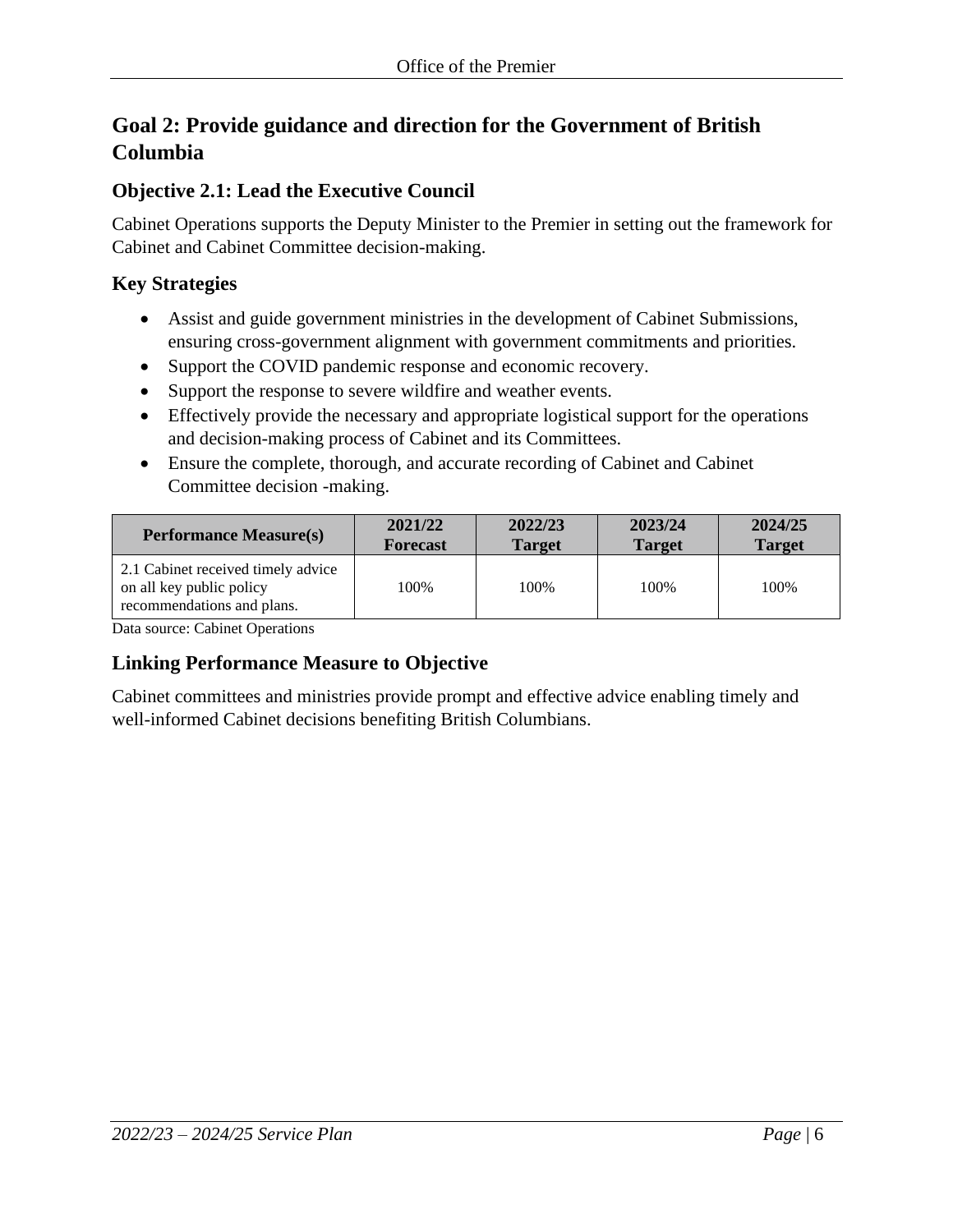## **Goal 3: Foster Intergovernmental Relations**

The Intergovernmental Relations Secretariat (IGRS) advances British Columbia's priorities through leadership in intergovernmental partnerships and international relations. IGRS is also responsible for the Francophone Affairs Program and manages ceremonial and protocol activities.

## **Objective 3.1: Create and cultivate a network of culturally respectful relationships with other governments, diverse partners and British Columbians to showcase and advance B.C.'s strategic interests.**

#### **Key Strategies**

- Engage with federal government, provinces and territories to effectively manage impacts of the global pandemic and extreme weather events, and advance B.C.'s priorities, including federal transfers and support programs for people and businesses.
- Strengthen partnerships with federal government and other provinces and territories through bilateral and multilateral cooperation on shared priorities discussed at First Ministers' meetings, the Council of the Federation, Wester Premiers' Conference, and other Premiers' meetings.
- Identify alignment and pursue opportunities to develop and strengthen bilateral relations with U.S. state governments and promote B.C.'s interests and objectives through the Pacific Coast Collaborative, Cascadia Innovation Corridor, British Columbia's participation in the Pacific NorthWest Economic Region and other opportunities as they arise.
- Advance British Columbia's priorities through strategic engagement with international partners, including Global Affairs Canada, the diplomatic community, and international organizations.
- Lead and coordinate government's diplomatic, protocol and ceremonial activities, and maintain relationships with consular corps.
- Support government initiatives and partnerships to increase the Province's capacity to provide information and services in French, and lead B.C.'s engagement with the Ministerial conference on the Canadian Francophonie.

| <b>Performance Measure(s)</b>                       | 2021/22         | 2022/23       | 2023/24       | 2024/25       |
|-----------------------------------------------------|-----------------|---------------|---------------|---------------|
|                                                     | <b>Forecast</b> | <b>Target</b> | <b>Target</b> | <b>Target</b> |
| 3.1 Progress on Key<br>intergovernmental objectives | 100%            | 100%          | 100%          | 100%          |

Data source: Intergovernmental Relations Secretariat

## **Linking Performance Measure to Objective**

Cabinet is informed on a regular basis on upcoming intergovernmental meetings and initiatives, including comprehensive strategic advice on engagement with federal and other governments.